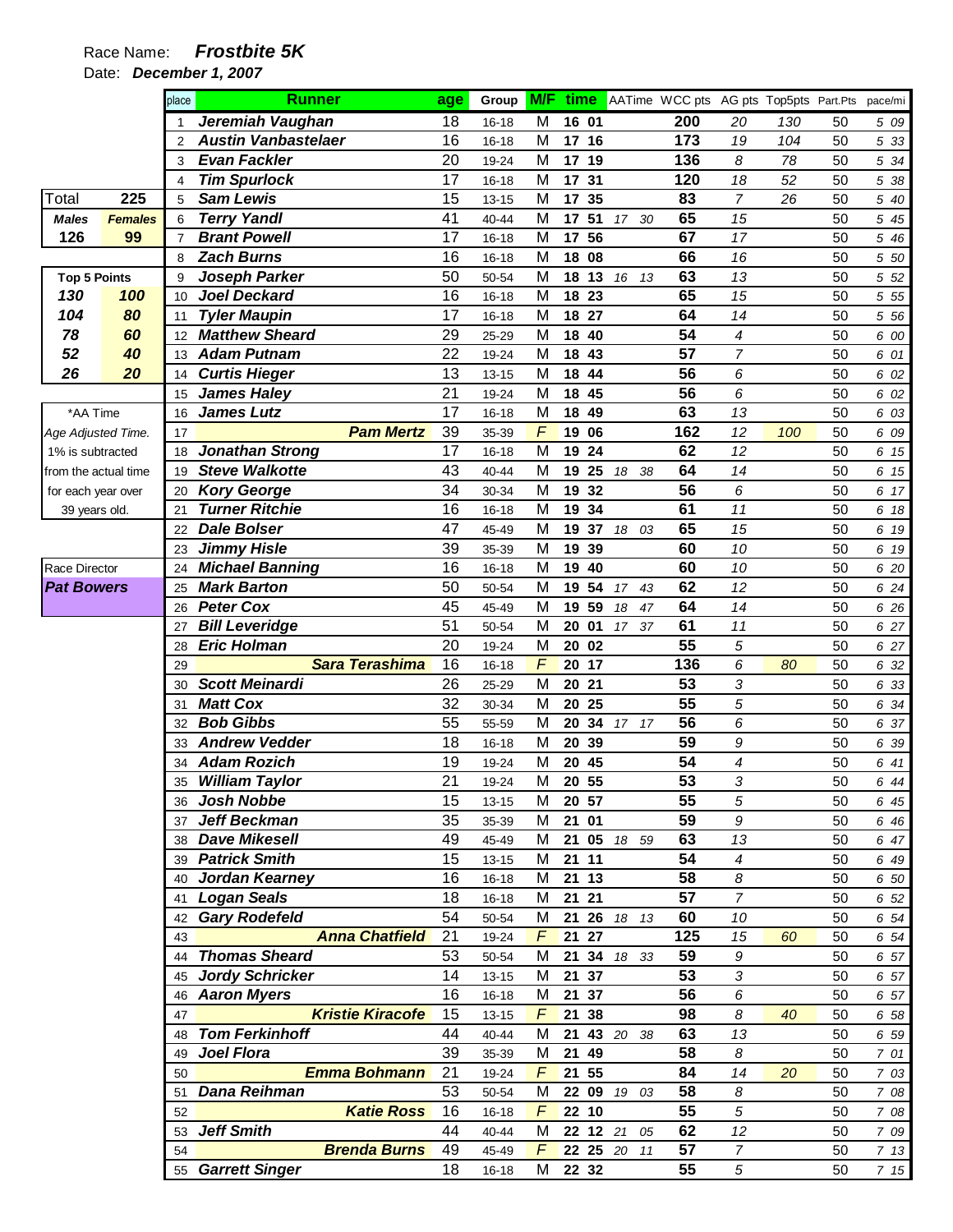| place    | <b>Runner</b>                               | age      | Group                  | <b>M/F</b> |             |    |       |    | time AATime WCC pts AG pts Top5pts Part.Pts pace/mi |                         |          |              |
|----------|---------------------------------------------|----------|------------------------|------------|-------------|----|-------|----|-----------------------------------------------------|-------------------------|----------|--------------|
| 56       | <b>Bob Covington</b>                        | 51       | 50-54                  | М          | 22 37       |    | 19    | 54 | 57                                                  | 7                       | 50       | 7 17         |
| 57       | <b>Darrin Dolehanty</b>                     | 44       | $40 - 44$              | M          | 22          | 38 | 21    | 30 | 61                                                  | 11                      | 50       | 7 17         |
| 58       | <b>Clayton Bennett</b>                      | 17       | 16-18                  | M          | 22          | 43 |       |    | 54                                                  | 4                       | 50       | 7 19         |
| 59       | <b>Gene Black</b>                           | 65       | 65-69                  | M          | 22 44       |    | 16    | 49 | 51                                                  | $\mathbf{1}$            | 50       | 7 19         |
| 60       | <b>Brad Pitcher</b>                         | 37       | 35-39                  | М          | 22          | 45 |       |    | 57                                                  | $\overline{7}$          | 50       | 7 19         |
| 61       | <b>Brittany Smith</b>                       | 21       | 19-24                  | $\sqrt{2}$ | 22          | 48 |       |    | 63                                                  | 13                      | 50       | 7 20         |
| 62       | <b>Hope Froderman</b>                       | 19       | 19-24                  | F          | 22          | 51 |       |    | 62                                                  | 12                      | 50       | 721          |
| 63       | <b>Nicole House</b>                         | 17       | 16-18                  | $\sqrt{2}$ | 22          | 51 |       |    | 54                                                  | 4                       | 50       | 721          |
| 64       | <b>Frank Donahue</b>                        | 46       | 45-49                  | M          | 22          | 56 | 21    | 20 | 62                                                  | 12                      | 50       | 7 23         |
| 65       | <b>Caryn Wixom</b>                          | 19       | 19-24                  | F          | 23          | 00 |       |    | 61                                                  | 11                      | 50       | 724          |
| 66       | <b>Kevin Lingg</b>                          | 31       | 30-34                  | M          | 23          | 05 |       |    | 54                                                  | 4                       | 50       | 7 26         |
| 67       | <b>Erin Parker</b>                          | 16       | $16 - 18$              | F          | 23          | 15 |       |    | 53                                                  | 3                       | 50       | 7 29         |
| 68       | <b>Ike Means</b>                            | 40       | 40-44                  | M          | 23          | 22 | 23    | 08 | 60                                                  | 10                      | 50       | 7 31         |
| 69       | <b>Rod Waltz</b>                            | 46       | 45-49                  | M          | 23          | 24 | 21    | 46 | 61                                                  | 11                      | 50       | 7 32         |
| 70       | <b>Don Heaslip</b>                          | 40       | 40-44                  | M          | 23          | 25 | 23    | 11 | 59                                                  | 9                       | 50       | 7 32         |
| 71       | <b>Brian Roth</b>                           | 32       | 30-34                  | M          | 23          | 26 |       |    | 53                                                  | 3                       | 50       | 7 33         |
| 72       | <b>Vince Punzo</b>                          | 45       | 45-49                  | M          | 23          | 33 | 22    | 08 | 60                                                  | 10                      | 50       | 7 35         |
| 73       | <b>Bartholomew Bischoff</b>                 | 22       | 19-24                  | M          | 23          | 39 |       |    | 52                                                  | $\overline{\mathbf{c}}$ | 50       | 7 37         |
| 74       | <b>Keith Morey</b>                          | 33       | 30-34                  | M          | 23          | 40 |       |    | 52                                                  | $\overline{c}$          | 50       | 7 37         |
| 75       | James Day                                   | 36       | 35-39                  | M          | 23          | 41 |       |    | 56                                                  | 6                       | 50       | 7 37         |
| 76       | <b>Eileen Cravens</b>                       | 50       | 50-54                  | $\sqrt{2}$ | 23          | 43 | 21    | 06 | 55                                                  | 5                       | 50       | 7 38         |
| 77       | <b>Amanda Nocton</b>                        | 21       | 19-24                  | $\sqrt{2}$ | 23          | 45 |       |    | 60                                                  | 10                      | 50       | 7 39         |
| 78       | <b>Caleb King</b>                           | 14       | $13 - 15$              | M          | 23          | 50 |       |    | 52                                                  | $\overline{c}$          | 50       | 7 40         |
| 79       | <b>Thomas Hale</b>                          | 46       | 45-49                  | M          | 23          |    | 52 22 | 12 | 59                                                  | 9                       | 50       | 741          |
| 80       | <b>Rachi Dranoff</b>                        | 18       | $16 - 18$              | F          | 23          | 56 |       |    | 52                                                  | 2                       | 50       | 742          |
| 81       | <b>Eric Yandl</b>                           | 12       | $0 - 12$               | M          | 23          | 59 |       |    | 57                                                  | $\overline{7}$          | 50       | 7 43         |
| 82       | <b>David Eilar</b>                          | 54       | 50-54                  | M          | 24          | 01 | 20    | 25 | 56                                                  | 6                       | 50       | 744          |
| 83       | <b>Michael King</b>                         | 52       | 50-54                  | M          | 24 01       |    | 20    | 54 | 55                                                  | 5                       | 50       | 7 44         |
| 84       | <b>Adam Cobb</b>                            | 24       | 19-24                  | M          | 24          | 31 |       |    | 51                                                  | $\mathbf{1}$            | 50       | 7 53         |
| 85       | <b>Rick Niersbach</b>                       | 54       | 50-54                  | М          | 24          | 33 | 20    | 52 | 54<br>51                                            | 4                       | 50       | 7 54         |
| 86       | <b>Adam Deckard</b><br><b>Todd Stricker</b> | 14<br>40 | $13 - 15$<br>$40 - 44$ | M<br>M     | 24 38<br>24 | 38 |       |    | 58                                                  | $\mathcal I$<br>8       | 50<br>50 | 7 56         |
| 87       | <b>Michelle Dafler</b>                      | 29       |                        | $\sqrt{2}$ | 24          | 40 | 24    | 23 | 57                                                  | $\overline{7}$          | 50       | 7 56         |
| 88<br>89 | <b>Brandon Phillips</b>                     | 30       | 25-29<br>30-34         | M          | 24          | 43 |       |    | 51                                                  | $\mathcal I$            | 50       | 7 56<br>7 57 |
| 90       | <b>Kelly Burk</b>                           | 34       | 30-34                  | F          | 24 45       |    |       |    | $\overline{54}$                                     | 4                       | 50       | 7 58         |
| 91       | <b>Sandy Grubb</b>                          | 41       | 40-44                  | F          | 24 46 24    |    |       | 16 | 64                                                  | 14                      | 50       | 7 58         |
| 92       | <b>Katie Temple</b>                         | 15       | $13 - 15$              | F          | 24 50       |    |       |    | 57                                                  | $\overline{7}$          | 50       | 7 59         |
| 93       | <b>Ted Swagger</b>                          | 18       | 16-18                  | M          | 24          | 56 |       |    | 53                                                  | 3                       | 50       | 8 0 2        |
| 94       | <b>Robb Backmeyer</b>                       | 35       | 35-39                  | M          | 24          | 58 |       |    | 55                                                  | 5                       | 50       | 8 02         |
| 95       | <b>Heather Johnson</b>                      | 20       | 19-24                  | F          | 24          | 59 |       |    | 59                                                  | 9                       | 50       | 8 02         |
| 96       | <b>Patrick Williams</b>                     | 57       | 55-59                  | M          | 25          | 04 | 20    | 33 | 55                                                  | 5                       | 50       | 8 04         |
| 97       | <b>Keith Webster</b>                        | 42       | 40-44                  | M          | 25 06       |    | 24    | 21 | 57                                                  | $\overline{7}$          | 50       | 8 0 5        |
| 98       | <b>Jenna Cox</b>                            | 14       | $13 - 15$              | $\sqrt{2}$ | 25 11       |    |       |    | 56                                                  | 6                       | 50       | 8 0 6        |
| 99       | <b>Maggie Cox</b>                           | 45       | 45-49                  | F          | 25          | 13 | 23    | 42 | 56                                                  | 6                       | 50       | 8 07         |
| 100      | <b>Aletha Stahl</b>                         | 40       | 40-44                  | F          | 25          |    | 14 24 | 59 | 63                                                  | 13                      | 50       | 8 07         |
|          | 101 Eric Vietor                             | 14       | 13-15                  | M          | 25 16       |    |       |    | 50                                                  | 0                       | 50       | 8 08         |
|          | 102 Jared Miller                            | 12       | $0 - 12$               | M          | 25 17       |    |       |    | 56                                                  | 6                       | 50       | 8 08         |
| 103      | <b>Kearstin McDaniel</b>                    | 13       | $13 - 15$              | F          | 25          | 18 |       |    | 55                                                  | 5                       | 50       | 8 0 9        |
| 104      | <b>Mary Schwendener-Holt</b>                | 44       | 40-44                  | $\sqrt{2}$ | 25          | 24 | 24    | 08 | 62                                                  | 12                      | 50       | 8 11         |
|          | 105 Jon Patton                              | 65       | 65-69                  | M          | 25          | 26 | 18    | 49 | 50                                                  | 0                       | 50       | 8 11         |
|          | 106 Mike Turner                             | 49       | 45-49                  | M          | 25          | 44 | 23    | 10 | 58                                                  | 8                       | 50       | 8 17         |
| 107      | <b>Leon Wolmarans</b>                       | 41       | 40-44                  | M          | 25          | 45 | 25    | 14 | 56                                                  | 6                       | 50       | 8 17         |
| 108      | <b>Hayley Rogers</b>                        | 11       | $0 - 12$               | F          | 25          | 46 |       |    | 54                                                  | 4                       | 50       | 8 18         |
|          | 109 Joe Nocton                              | 51       | 50-54                  | M          | 25          | 48 | 22    | 42 | 53                                                  | 3                       | 50       | 8 18         |
| 110      | <b>Jody Flommersfeld</b>                    | 48       | 45-49                  | F          | 25 59 23    |    |       | 39 | 55                                                  | 5                       | 50       | 8 22         |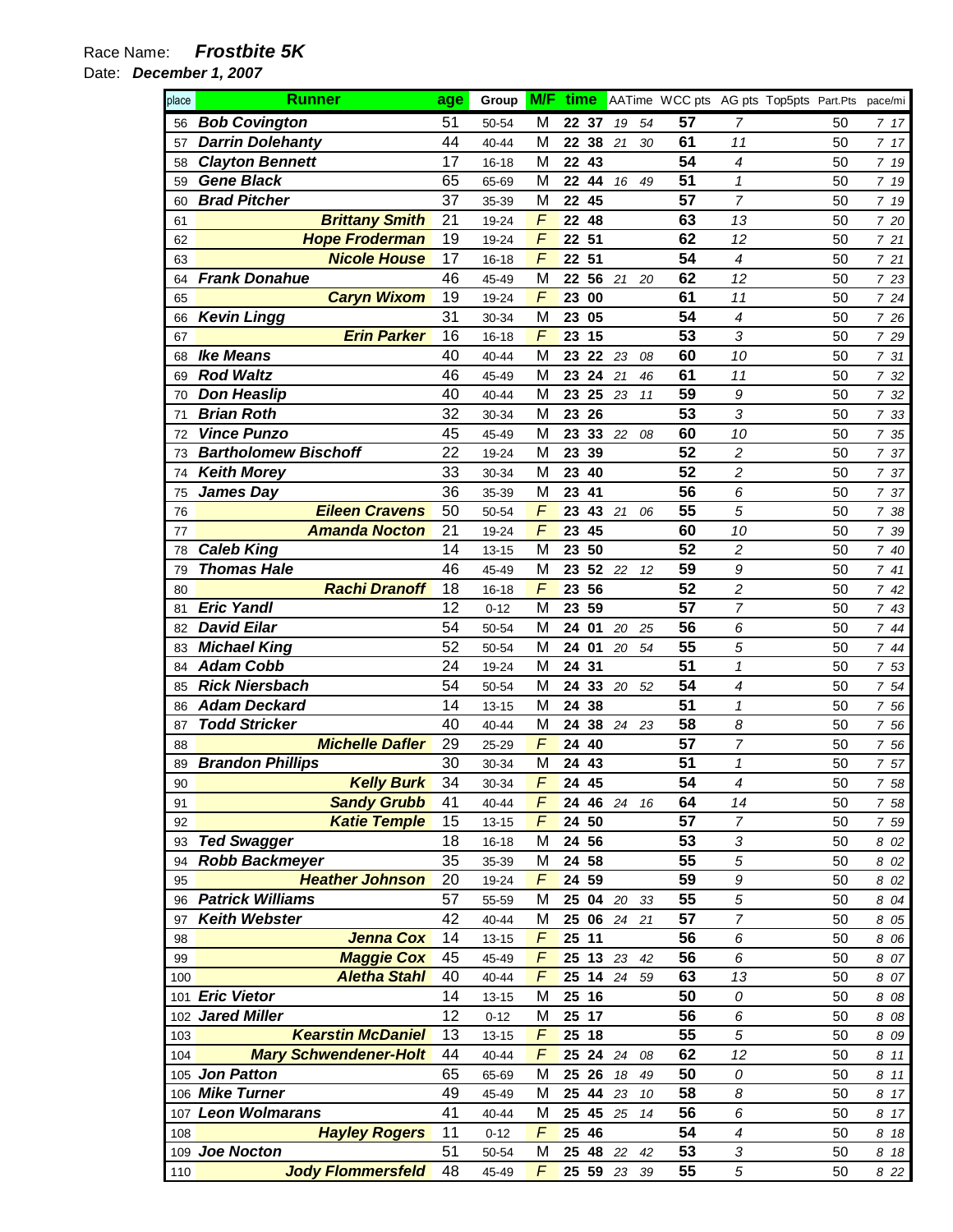| place      | <b>Runner</b>                       | age              | Group          | <b>M/F</b>      | time              |        |    | AATime WCC pts AG pts Top5pts Part.Pts |                  |          | pace/mi      |
|------------|-------------------------------------|------------------|----------------|-----------------|-------------------|--------|----|----------------------------------------|------------------|----------|--------------|
| 111        | <b>Bob Wood</b>                     | 57               | 55-59          | м               | 26 00             | 21     | 19 | 54                                     | 4                | 50       | 822          |
| 112        | <b>Kasey Reneau</b>                 | 14               | $13 - 15$      | F               | 26<br>02          |        |    | 54                                     | 4                | 50       | 8 2 3        |
| 113        | <b>Steve Lair</b>                   | 40               | 40-44          | M               | 26<br>02          | 25     | 46 | 55                                     | 5                | 50       | 8 2 3        |
| 114        | <b>George Sowers</b>                | 36               | 35-39          | M               | 26<br>08          |        |    | 54                                     | 4                | 50       | 8<br>25      |
| 115        | <b>Jodi Fegter</b>                  | 37               | 35-39          | $\sqrt{2}$      | 10<br>26          |        |    | 61                                     | 11               | 50       | 8 25         |
| 116        | <b>Shannon Vatter</b>               | 39               | 35-39          | $\sqrt{2}$      | 26<br>15          |        |    | 60                                     | 10               | 50       | 8 27         |
| 117        | <b>Kelly Day</b>                    | 42               | 40-44          | $\sqrt{2}$      | 18<br>26          | 25     | 31 | 61                                     | 11               | 50       | 8 28         |
| 118        | <b>Marla Shirey</b>                 | 40               | 40-44          | $\sqrt{2}$      | 26<br>25          | 26     | 09 | 60                                     | 10               | 50       | 8 30         |
| 119        | <b>Bill Collins</b>                 | 62               | 60-64          | M               | 41<br>26          | 20     | 33 | 51                                     | $\mathbf{1}$     | 50       | 8<br>35      |
| 120        | <b>Kathy Barton</b>                 | 51               | 50-54          | F               | 42<br>26          | 23     | 30 | 54                                     | 4                | 50       | 8<br>36      |
| 121        | <b>Jane Terashima</b>               | 58               | 55-59          | F               | 42<br>26          | 21     | 38 | 54                                     | 4                | 50       | 8 36         |
| 122        | <b>Megan Carter</b>                 | 21               | 19-24          | F               | 26<br>43          |        |    | 58                                     | 8                | 50       | 8<br>36      |
| 123        | <b>Rebecca Tolmach</b>              | 21               | 19-24          | F               | 26<br>44          |        |    | 57                                     | $\overline{7}$   | 50       | 8 36         |
| 124        | <b>Keith Runyon</b>                 | 48               | 45-49          | M               | 26<br>46          | 24     | 21 | 57                                     | $\overline{7}$   | 50       | 37<br>8      |
| 125        | <b>Jake Schamel</b>                 | 10               | $0 - 12$       | M               | 27<br>03          |        |    | 55                                     | 5                | 50       | 8<br>42      |
| 126        | <b>Mike Stephens</b>                | 49               | 45-49          | M               | 27<br>05          | 24     | 23 | 56                                     | 6                | 50       | 8<br>43      |
| 127        | <b>Andrew Stover</b>                | 16               | 16-18          | M               | 06<br>27          |        |    | 52                                     | 2                | 50       | 8<br>43      |
| 128        | <b>Aaron Bischoff</b>               | 18               | 16-18          | M               | 27<br>12          |        |    | 51                                     | 1                | 50       | 8<br>45      |
| 129        | <b>Greg Janzow</b>                  | 36               | 35-39          | M               | 27<br>16          |        |    | 53                                     | 3                | 50       | 8 47         |
|            | 130 Mike McIntosh                   | 48               | 45-49          | M               | 37<br>27          | 25     | 08 | 55                                     | 5                | 50       | 8 53         |
| 131        | <b>Jim Grubaugh</b>                 | 37               | 35-39          | M               | 27<br>44          |        |    | 52                                     | $\overline{c}$   | 50       | 8<br>56      |
| 132        | <b>Mary Banning</b>                 | 13               | $13 - 15$      | F               | 27<br>46          |        |    | 53                                     | 3                | 50       | 8 56         |
| 133        | <b>Cherie Dolehanty</b>             | 38               | 35-39          | F               | 56<br>27          |        |    | 59                                     | 9                | 50       | 8 59         |
|            | 134 Ryan Miller                     | $\boldsymbol{9}$ | $0 - 12$       | M               | 28<br>02          |        |    | 54                                     | 4                | 50       | 9 01         |
| 135        | <b>Katie Vit</b>                    | 14               | $13 - 15$      | F               | 28<br>03          |        |    | 52                                     | 2                | 50       | 9 02         |
| 136        | <b>Melanie Neale</b>                | 15               | $13 - 15$      | F               | 03<br>28          |        |    | 51                                     | 1                | 50       | 9 02         |
| 137        | <b>Kayli Burke</b>                  | 11               | $0 - 12$       | F               | 05<br>28          |        |    | 53                                     | 3                | 50       | 9 02         |
| 138        | <b>Josh Chenoweth</b>               | 28               | 25-29          | M               | 05<br>28          |        |    | 52                                     | 2                | 50       | 9<br>02      |
| 139        | <b>Jeff Banning</b>                 | 46               | 45-49          | M               | 28<br>06          | 26     | 08 | 54                                     | 4                | 50       | 9<br>03      |
| 140        | <b>Brayden Cooper</b>               | 9                | $0 - 12$       | M               | 07<br>28          |        |    | 53                                     | 3                | 50       | 9 03         |
| 141        | <b>Susan Kiracofe</b>               | 41               | 40-44          | $\sqrt{2}$      | 28<br>26          | 27     | 52 | 59                                     | 9                | 50       | 9 0 9        |
| 142        | <b>John Weber</b>                   | 41               | 40-44          | M<br>$\sqrt{2}$ | 28<br>45          | 28     | 11 | 54<br>56                               | 4                | 50       | 9 15         |
| 143        | <b>Leanne Logue</b><br>Josh Baumann | 28               | 25-29          |                 | 28 46             |        |    | 51                                     | 6<br>$\mathbf 1$ | 50       | 9 16         |
| 144<br>145 | <b>Amy Decker</b>                   | 25<br>41         | 25-29<br>40-44 | M<br>F          | 47<br>28<br>28 48 | 28     |    | 58                                     | 8                | 50<br>50 | 9<br>16      |
|            | 146 Dylan Shirkey                   | 10               | $0 - 12$       | M               | 28 53             |        | 13 | 52                                     | 2                | 50       | 9 16<br>9 18 |
|            | 147 Mark Shirkey                    | 31               | 30-34          | M               | 28 54             |        |    | 50                                     | 0                | 50       | 9 18         |
| 148        | <b>Tom Schamel</b>                  | 35               | 35-39          | M               | 29 05             |        |    | 51                                     | 1                | 50       | 9 22         |
| 149        | <b>Tonya Burroughs</b>              | 20               | 19-24          | $\sqrt{2}$      | 29<br>06          |        |    | 56                                     | 6                | 50       | 9 22         |
| 150        | <b>Judy Pierce</b>                  | 45               | 45-49          | $\sqrt{2}$      | 12<br>29          | $27\,$ | 27 | 54                                     | 4                | 50       | 9 24         |
|            | 151 Robert Vit                      | 46               | 45-49          | M               | 19<br>29          | 27     | 16 | 53                                     | 3                | 50       | 9 2 6        |
| 152        | <b>Tom Carrico</b>                  | 54               | 50-54          | M               | 29<br>25          | 25     | 00 | 52                                     | 2                | 50       | 9 28         |
| 153        | <b>Kimberly Hall</b>                | 42               | 40-44          | $\sqrt{2}$      | 31<br>29          | 28     | 38 | 57                                     | $\overline{7}$   | 50       | 9 30         |
| 154        | <b>Laura Cooper</b>                 | 30               | 30-34          | $\sqrt{2}$      | 29 39             |        |    | 53                                     | 3                | 50       | 9 3 3        |
| 155        | <b>Jennifer Redmond</b>             | 17               | 16-18          | $\sqrt{2}$      | 29<br>49          |        |    | 51                                     | $\mathbf 1$      | 50       | 9 36         |
|            | 156 Wes Merkamp                     | 16               | 16-18          | M               | 29 51             |        |    | 50                                     | 0                | 50       | 9 36         |
|            | 157 Leo Cordova                     | 39               | 35-39          | M               | 52<br>29          |        |    | 50                                     | 0                | 50       | 9 37         |
| 158        | <b>Stuart Karanovich</b>            | 46               | 45-49          | M               | 29<br>53          | $27\,$ | 47 | 52                                     | 2                | 50       | 9 37         |
| 159        | <b>Richard Miller</b>               | 43               | 40-44          | M               | 29 55             | 28     | 43 | 53                                     | 3                | 50       | 9 38         |
| 160        | <b>Lisa Hacker</b>                  | 41               | 40-44          | F               | 56<br>29          | 29     | 20 | 56                                     | 6                | 50       | 9 38         |
| 161        | <b>Jeremiah Waltz</b>               | 10               | $0 - 12$       | M               | 30<br>05          |        |    | 51                                     | 1                | 50       | 9 41         |
| 162        | <b>Laura Miller</b>                 | 27               | 25-29          | $\sqrt{2}$      | 30 21             |        |    | 55                                     | 5                | 50       | 9 4 6        |
| 163        | <b>Leslie Rogers</b>                | 31               | 30-34          | F               | 30<br>21          |        |    | 52                                     | 2                | 50       | 9 4 6        |
| 164        | <b>Debbie Cummins</b>               | 52               | 50-54          | $\sqrt{2}$      | 25<br>30          | 26     | 28 | 53                                     | 3                | 50       | 9 47         |
| 165        | <b>Ann Gibbs</b>                    | 48               | 45-49          | $\sqrt{2}$      | 30 28 27 43       |        |    | 53                                     | 3                | 50       | 9 48         |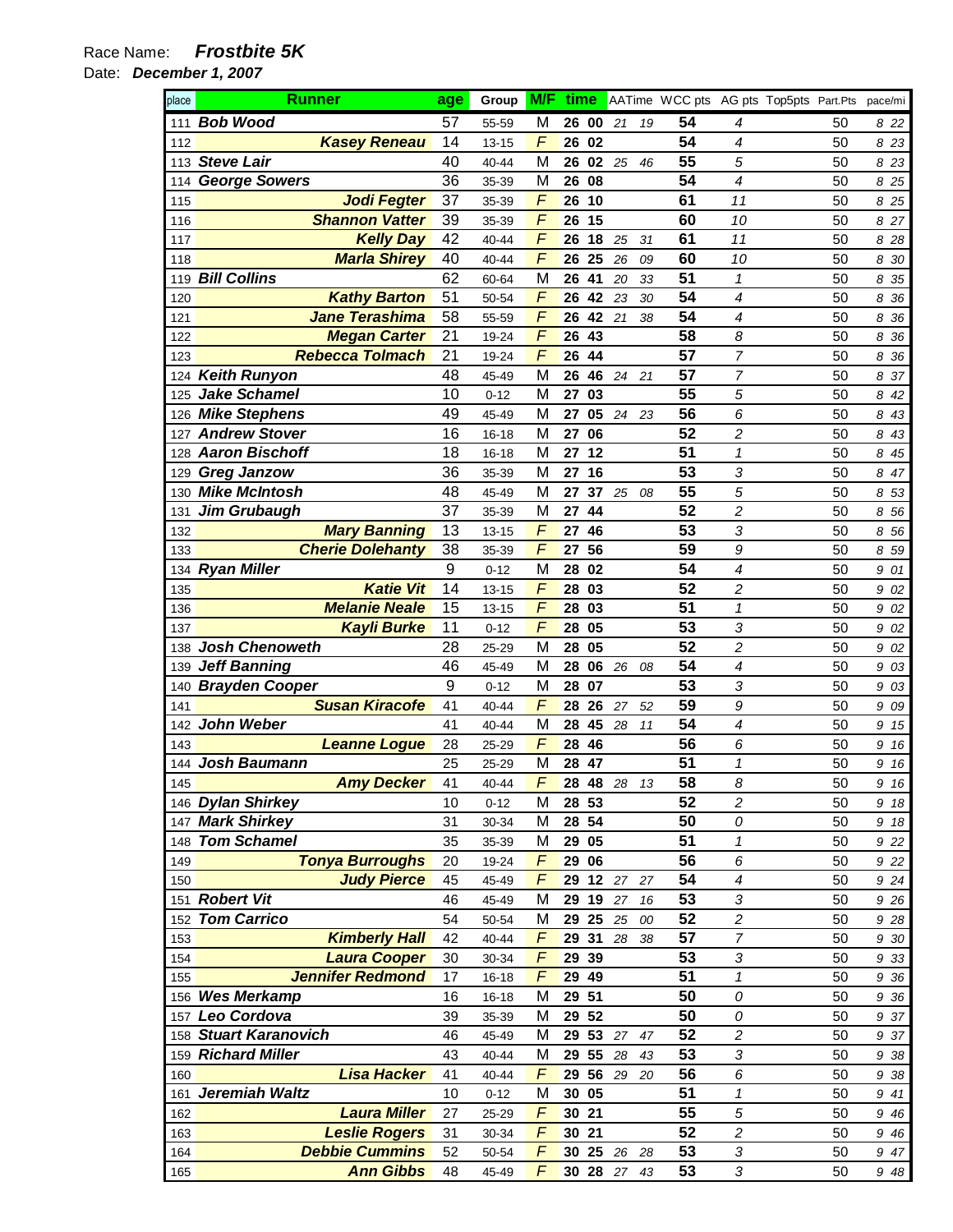| place      | Runner                                        | age | Group     | <b>M/F</b>     |                 |       |        |    | time AATime WCC pts AG pts Top5pts Part.Pts |                         |    | pace/mi  |
|------------|-----------------------------------------------|-----|-----------|----------------|-----------------|-------|--------|----|---------------------------------------------|-------------------------|----|----------|
| 166        | <b>Hannah Leifheit</b>                        | 18  | $16 - 18$ | F              |                 | 30 54 |        |    | 50                                          | 0                       | 50 | 957      |
| 167        | <b>Lori Watson</b>                            | 29  | 25-29     | F              | 30              | 57    |        |    | 54                                          | $\overline{4}$          | 50 | 9 58     |
| 168        | <b>Robin Michael</b>                          | 58  | 55-59     | M              | 31              | 11    | 25     | 16 | 53                                          | 3                       | 50 | 10 02    |
| 169        | <b>Karen Strahorn</b>                         | 51  | 50-54     | F              | 31              | 25    | 27     | 39 | 52                                          | $\overline{c}$          | 50 | 10 07    |
| 170        | <b>Jason Whitney</b>                          | 29  | 25-29     | М              | 31              | 26    |        |    | 50                                          | 0                       | 50 | 07<br>10 |
| 171        | <b>Julia Keene</b>                            | 10  | $0 - 12$  | F              | 31              | 31    |        |    | 52                                          | $\boldsymbol{2}$        | 50 | 10 09    |
| 172        | <b>Amy Keene</b>                              | 40  | 40-44     | F              | 31              | 32    | 31     | 13 | 55                                          | 5                       | 50 | 10 09    |
|            | 173 Robert Baker                              | 46  | 45-49     | M              | 31              | 53    | 29     | 39 | 51                                          | $\mathbf{1}$            | 50 | 10 16    |
| 174        | <b>Dale Cummins</b>                           | 59  | 55-59     | M              |                 | 32 09 | 25     | 43 | 52                                          | $\overline{c}$          | 50 | 10 21    |
| 175        | <b>Jane Barker</b>                            | 41  | 40-44     | F              | 32              | 22    | 31     | 43 | 54                                          | 4                       | 50 | 10 25    |
| 176        | <b>Marie Engle</b>                            | 41  | 40-44     | F              | 32              | 31    | 31     | 52 | 53                                          | 3                       | 50 | 10 28    |
| 177        | <b>Karli Elsrod</b>                           | 20  | 19-24     | F              | 32 <sub>2</sub> | 43    |        |    | 55                                          | 5                       | 50 | 10 32    |
| 178        | <b>Liz Ferris</b>                             | 35  | 35-39     | F              | 32              | 43    |        |    | 58                                          | 8                       | 50 | 10 32    |
| 179        | <b>Chris Brady</b>                            | 43  | 40-44     | F              | 32              | 56    | 31     | 37 | 52                                          | $\overline{\mathbf{c}}$ | 50 | 10 36    |
| 180        | <b>Mike Alt</b>                               | 42  | 40-44     | М              |                 | 32 57 | 31     | 58 | 52                                          | $\overline{c}$          | 50 | 10 36    |
| 181        | <b>Sarah Bischoff</b>                         | 20  | 19-24     | F              | 33              | 11    |        |    | 54                                          | 4                       | 50 | 10<br>41 |
| 182        | <b>Nikki Greendyke</b>                        | 21  | 19-24     | F              | 33              | 18    |        |    | 53                                          | 3                       | 50 | 10<br>43 |
| 183        | <b>Marissa Matanich</b>                       | 10  | $0 - 12$  | F              | 33              | 37    |        |    | 51                                          | $\mathbf{1}$            | 50 | 49<br>10 |
| 184        | <b>Drew Barrett</b>                           | 11  | $0 - 12$  | M              | 33              | 59    |        |    | 50                                          | 0                       | 50 | 10 56    |
| 185        | <b>Brad Barrett</b>                           | 45  | 45-49     | M              | 33              | 59    | 31     | 57 | 50                                          | 0                       | 50 | 10 56    |
| 186        | <b>Price Glazer</b>                           | 54  | 50-54     | M              | 34              | 23    | 29     | 14 | 51                                          | $\mathcal I$            | 50 | 04<br>11 |
| 187        | <b>Rikki Shade</b>                            | 13  | $13 - 15$ | F              | 35              | 02    |        |    | 50                                          | 0                       | 50 | 17<br>11 |
| 188        | <b>Tim Hartman</b>                            | 58  | 55-59     | M              | 35              | 02    | 28     | 23 | 51                                          | $\mathbf{1}$            | 50 | 17<br>11 |
| 189        | <b>Sarah Morey</b>                            | 35  | 35-39     | F              | 35              | 09    |        |    | 57                                          | $\overline{7}$          | 50 | 19<br>11 |
| 190        | <b>Ralana Shelley</b>                         | 36  | 35-39     | F              | 36              | 01    |        |    | 56                                          | 6                       | 50 | 36<br>11 |
| 191        | <b>Kevin Shelley</b>                          | 41  | 40-44     | M              | 36              | 02    | 35     | 19 | 51                                          | $\mathbf{1}$            | 50 | 11<br>36 |
| 192        | <b>Megan Hofmann</b>                          | 25  | 25-29     | F              | 36              | 31    |        |    | 53                                          | 3                       | 50 | 45<br>11 |
| 193        | <b>Jamie Hampton</b>                          | 31  | 30-34     | F              | 36              | 32    |        |    | 51                                          | $\mathcal I$            | 50 | 11<br>46 |
| 194        | <b>Karen Matanich</b>                         | 37  | 35-39     | F              | 36              | 36    |        |    | 55                                          | 5                       | 50 | 47<br>11 |
| 195        | <b>Karen Lee</b>                              | 45  | 45-49     | F              | 36              | 50    | 34     | 37 | 52                                          | $\overline{\mathbf{c}}$ | 50 | 51<br>11 |
| 196        | <b>Lacy Shirey</b>                            | 12  | $0 - 12$  | F              | 37              | 02    |        |    | 50                                          | 0                       | 50 | 55<br>11 |
| 197        | <b>Sue Deitsch</b>                            | 61  | 60-64     | F              | 37              | 09    | 28     | 59 | 50                                          | 0                       | 50 | 57<br>11 |
| 198        | <b>Howard Deitsch</b>                         | 61  | 60-64     | M              |                 | 37 10 | 28     | 59 | 50                                          | 0                       | 50 | 58<br>11 |
| 199        | <b>Bill Fribley</b>                           | 51  | 50-54     | M              | 37              | 15    | 32     | 47 | 50                                          | 0                       | 50 | 59<br>11 |
| 200        | <b>Dawn Miller</b>                            | 43  | 40-44     | F              | 37              | 17    | 35     | 48 | 51                                          | $\mathbf{1}$            | 50 | 12 00    |
| 201        | <b>Christina Carlton</b>                      | 20  | 19-24     | F              |                 | 38 28 |        |    | 52                                          | $\sqrt{2}$              | 50 | 12 23    |
| 202        | <b>Sarah Heffelmire</b>                       | 26  | 25-29     | F              |                 | 38 57 |        |    | 52                                          | $\boldsymbol{2}$        | 50 | 12 32    |
| 203        | <b>Renae Esposito</b>                         | 36  | 35-39     | F              |                 | 38 58 |        |    | 54                                          | $\boldsymbol{4}$        | 50 | 12 33    |
| 204        | <b>Amy Townsend</b>                           | 37  | 35-39     | F              | 39              | 01    |        |    | 53                                          | 3                       | 50 | 12 34    |
| 205        | <b>Rhonda Harding</b>                         | 35  | 35-39     | F              |                 | 39 54 |        |    | 52                                          | $\boldsymbol{2}$        | 50 | 12 51    |
| 206        | <b>Dianna Francis</b>                         | 35  | 35-39     | F              | 40              | 00    |        |    | 51                                          | $\pmb{\mathcal{1}}$     | 50 | 12 52    |
|            | 207 Hennie Van Niekerk                        | 44  | 40-44     | M              | 40              | 03    | $38\,$ | 03 | 50                                          | 0                       | 50 | 12 53    |
| 208        | <b>Lindsay Boatright</b>                      | 27  | 25-29     | F              | 40              | 54    |        |    | 51                                          | $\mathbf{1}$            | 50 | 13 10    |
| 209        | <b>Ann Schwendener</b>                        | 76  | $70+$     | F              | 41              | 25    | 26     | 06 | 50                                          | 0                       | 50 | 13 20    |
| 210        | <b>Ginny Nobbe</b>                            | 45  | 45-49     | $\overline{F}$ | 41              | 43    | 39     | 13 | 51                                          | $\mathbf{1}$            | 50 | 13 26    |
|            | <b>Cheryl Smielewski</b>                      | 43  | $40 - 44$ | F              | 41              | 44    | 40     | 04 | 50                                          | 0                       | 50 |          |
| 211<br>212 | <b>Kari Anderson</b>                          | 36  | 35-39     | F              | 41              | 56    |        |    | 50                                          | 0                       | 50 | 13 26    |
|            | 213 David Berta                               | 22  |           | M              | 43              | 12    |        |    | 50                                          |                         | 50 | 13 30    |
|            | <b>Shulamite Wan</b>                          | 23  | 19-24     | F              | 43              | 13    |        |    | 51                                          | 0<br>1                  | 50 | 13 54    |
| 214        | <b>Liz Baumann</b>                            | 25  | 19-24     | F              |                 | 44 11 |        |    | 50                                          |                         | 50 | 13 55    |
| 215        |                                               |     | 25-29     | F              |                 |       |        |    | 50                                          | 0                       |    | 14 13    |
| 216        | <b>Stephanie Adkins</b>                       | 30  | 30-34     | F              | 44              | 37    |        |    | 51                                          | 0                       | 50 | 14 22    |
| 217        | <b>Leslie Greendyke</b><br><b>Pete Beaman</b> | 54  | 50-54     |                | 48              | 02    | 40     | 50 | 50                                          | 1                       | 50 | 15 28    |
| 218        |                                               | 59  | 55-59     | M<br>F         | 49              | 20    | 39     | 28 |                                             | 0                       | 50 | 15 53    |
| 219        | <b>Nancy Beaman</b>                           | 57  | 55-59     |                | 49              | 23    | 40     | 30 | 53                                          | $\sqrt{3}$              | 50 | 15 54    |
| 220        | <b>Dorothy Broadwell</b>                      | 57  | 55-59     | F              |                 | 49 24 | 40     | 30 | 52                                          | $\overline{c}$          | 50 | 15 54    |